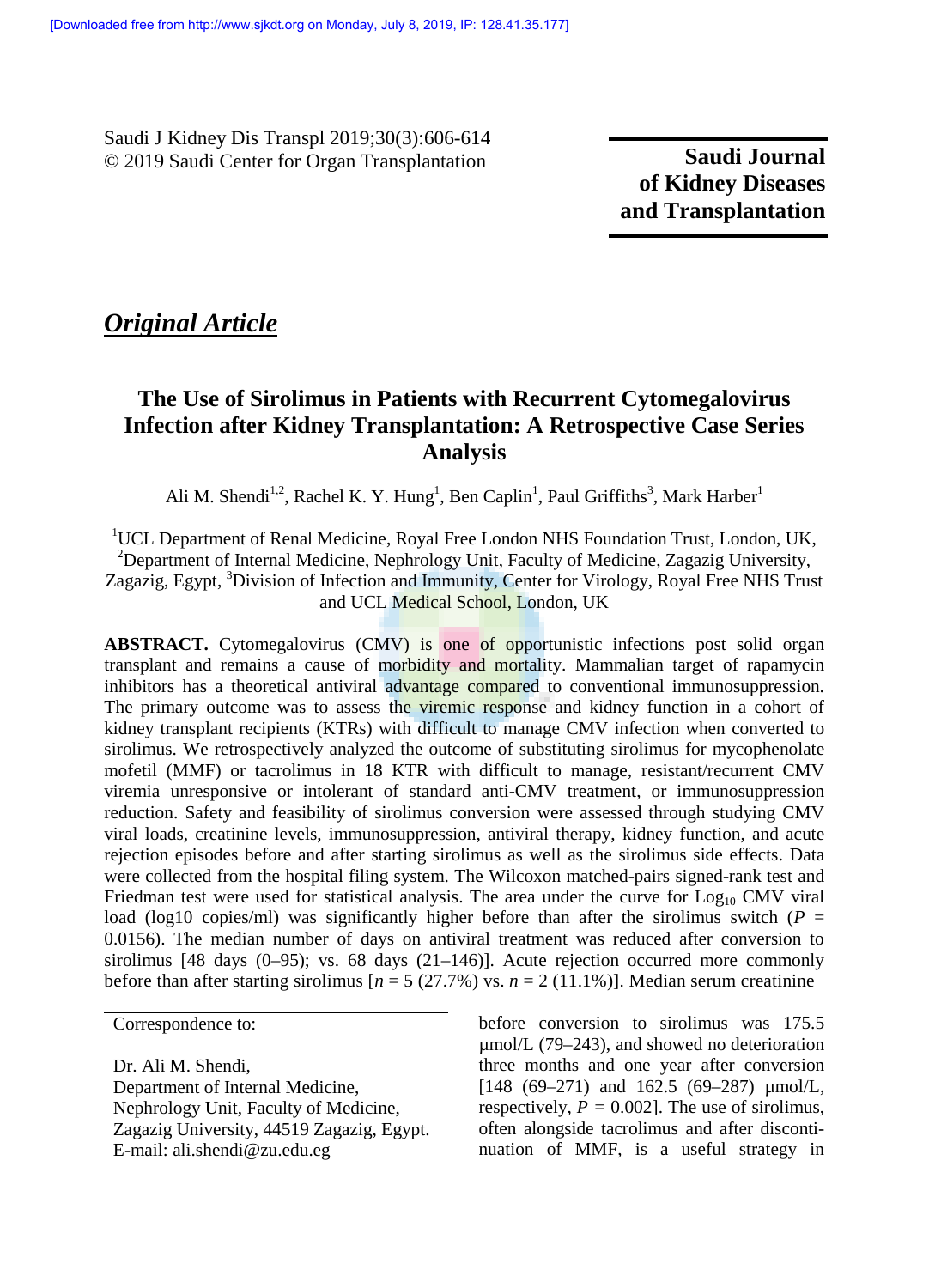treating recurrent CMV viremia without pro voking rejection.

## **Introduction**

Despite the current advances in its diagnosis and management, human cytomegalovirus (hCMV) remains a significant source of mor bidity and mortality after kidney transplantation with a reported incidence of 12.8% for CMV infection and  $3.9\%$  for CMV disease.<sup>1</sup>

The therapeutic options for CMV infection after solid organ transplantation (SOT) are limited. All approved anti-hCMV agents like the first-line agent, ganciclovir (GCV), its oral prodrug valganciclovir (ValGCV), and the second-line agents, foscarnet (FOS) and cidofovir (CDV), target the viral DNA poly merase (pUL54). However, they are all ham pered by dose-related toxicities including neutropenia for GCV and nephrotoxicity for FOS and CDV. $^{2,3}$  In addition, there is emerging GCV resistance resulting from mutations in either pUL97 kinase or pUL54 DNA polymerase.

Reduction in immunosuppression, if feasible, is an important and complementary strategy, especially in severe clinical cases. $2,4$  However, CMV viremia is more common after augmented immunosuppression following organ rejection and in a significant proportion of high immunological risk patients or those who have already experienced rejection; there is limited potential for immunosuppression reduction.

There is growing evidence that mammalian target of rapamycin (mTOR) inhibitors have significant antiviral properties.<sup>5</sup> mTOR is essential for the viral life-cycle and mTOR inhibition results in reduced production of immediate, early, and late viral proteins.<sup>6</sup> The sirol anti-CMV properties of mTORi appear to be associated with a clinically relevant reduction in CMV end-points among SOT recipient.<sup>5</sup> In kidney transplant recipient (KTR), several studies have shown reduced rates of CMV viremia when mTORi are used *de novo* or introduced as a maintenance therapy, $7-11$  compared with either mycophenolate mofetil  $(MMF)^{12-14}$  or cyclosporine<sup>15</sup>-based immuno-

suppression, with a reduction of up to 51% when compared with an antimetabolite.<sup>16</sup> Even after antilymphocyte globulin prophylaxis, patients with sirolimus-based immunosuppres sion showed a very low CMV infection frequency. $17,18$ 

Despite the theoretical advantage of mTORi in difficult to manage CMV infections, very few published studies show the impact of introducing a mTORi in these patients. Ozaki et al described nine patients with GCV-resistant CMV infection with DNA-proved point mutations, in whom sirolimus was introduced in place of a calcineurin inhibitor (CNI) or an anti-metabolite and in combination with GCV. In eight of the nine patients, undetectable CMV antigenemia was achieved within a median of  $20.3 \pm 10.1$  days.<sup>19</sup>

For five years, our unit has introduced sirolimus in KTR with problematic CMV viremia unresponsive or unamenable to immuno suppressive reduction. The primary outcome of this study was to assess the viremic response and kidney function in a cohort of KTR with difficult to manage CMV infection when converted to sirolimus.

# **Subjects and Methods**

We retrospectively studied a cohort of 18 consecutive adult patients who were trans planted from 2009 to 2015 at the Royal Free London NHS Foundation Trust with recurrent CMV infection after kidney transplantation. Safety and feasibility of sirolimus conversion were assessed through studying CMV viral loads, creatinine levels, immunosuppression, antiviral therapy, kidney function, and acute rejection episodes before and after starting sirolimus as well as the sirolimus side effects.

The study population was identified by having the following inclusion criteria: (1) Recurrent (3 or more) or prolonged episodes of CMV viremia, before the sirolimus switch, despite appropriate antiviral therapy and implementing strategies to combat clinically suspected CMV resistance,  $2-4$  (2) Active CMV viremia at or immediately before and after sirolimus introduction with or without CMV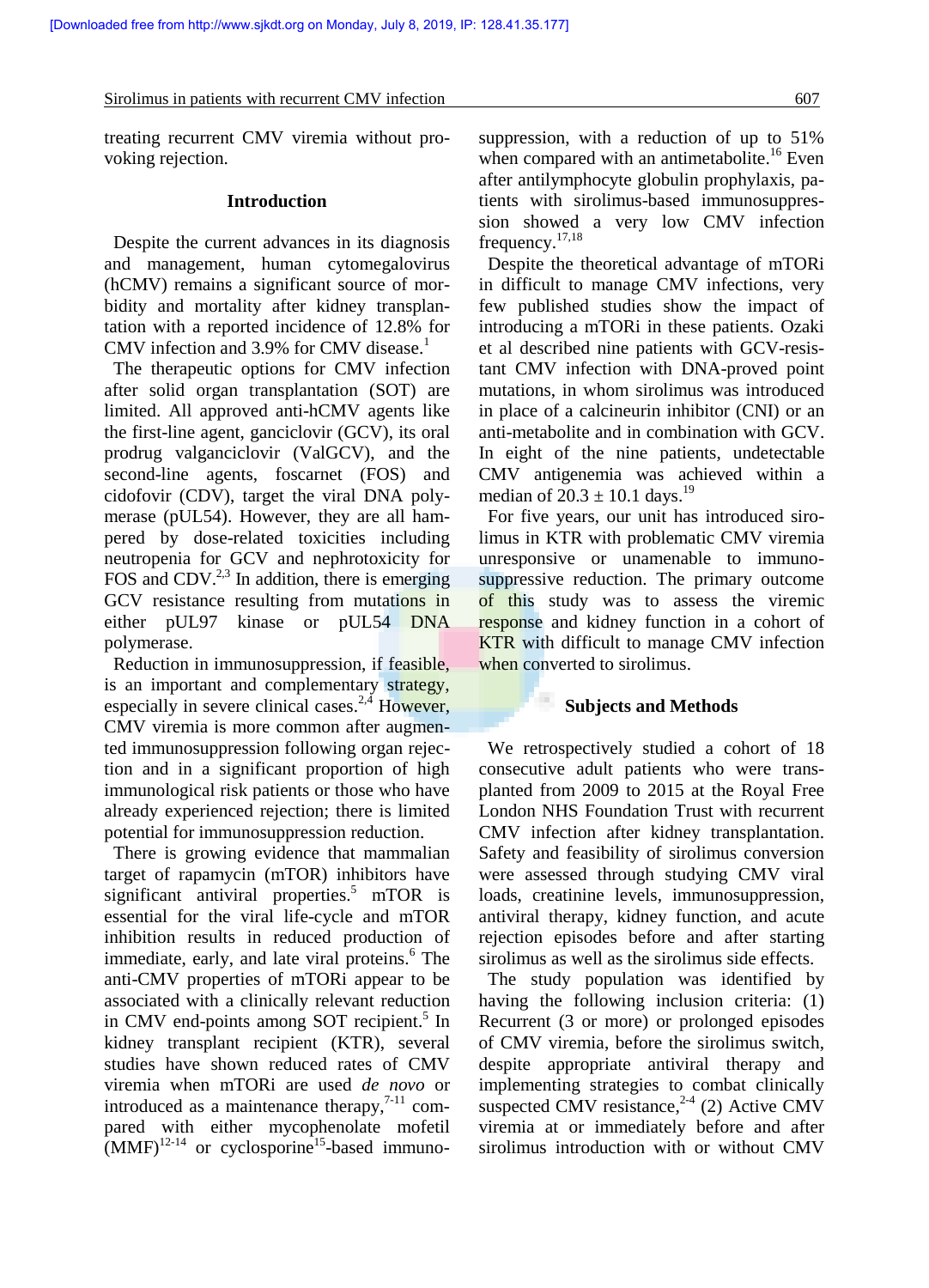disease or end-organ disease.<sup>20</sup> Twenty-three patients were originally identified, of whom five were excluded from the analysis because sirolimus was introduced after the resolution of CMV viremia in four and one was intolerant to sirolimus and discontinued it.

## *Immunosuppression*

According to the in-house immunosuppres sion protocols, all patients had basiliximab induction (20 mg IV on day 0 and day 4), tacrolimus (at 0.15 mg/kg/day, target trough level: 8–12 ng/mL within the first 3 months of transplantation and 6–8 ng/mL from month 4– 12), MMF (1 g twice daily for the  $1<sup>st</sup>$  month, G reduced to 750 mg twice daily thereafter with a gradual reduction at 12 months to 500 mg twice daily), and early steroid withdrawal (methylprednisolone: 500 mg single dose at induction and 40 mg once daily for the first 3 days, followed by prednisolone 20 mg for the next 7 days and reducing to 5 mg thereafter aiming to wean off by 2 weeks). $20$  One patient (number 9) required pre-transplant rituximab and plasma exchange for ABO incompatibility.

## *Viral monitoring and antiviral therapy*

Whole blood samples for CMV surveillance were collected twice a week for the first 60 days posttransplant, then once a week with a targeted minimum follow-up of the first 90 days after transplantation. Post 90 days, whole blood samples for CMV PCR were obtained at every clinic visit or if CMV syndrome/disease was suspected.<sup>20</sup> CMV DNA in whole blood was quantified using a real-time PCR approach. The Applied Biosystems Taqman 7500 is used for CMV viral load assay. As a part of the assay quality control, we run a positive control with known CMV copy number to control for the interassay variation and to ensure that the results are comparable.

At our unit, preemptive therapy was adopted for every patient regardless of donor or recipient CMV serostatus. CMV treatment [ValGCV (900 mg BID) with dose adjusted for renal function] is initiated if CMV copies are >200 copies/mL of blood in CMV naïve patients. However, in recipients who are CMV

IgG positive, therapy is only started when CMV copies are over 3000 copies/mL of blood. In CMV viremic patients, whole blood samples for CMV PCR were collected twice weekly to follow episodes through to resolution. Therapy was discontinued following two consecutive samples where CMV DNA was undetectable (assay cutoff 200 genomes/ mL) and after a minimum of two weeks. $^{20}$ Additional therapeutic options are imple mented when CMV resistance is clinically suspected and include immunosuppression reduction (reduction of MMF to a minimum of 500 mg once daily with a switch to sirolimus if CMV viremia is still prevalent or rejection occurs. Tacrolimus is reduced at the discretion of the treating nephrologist), intravenous GCV, and FOS when appropriate.

## *Data collection*

Patients' data were collected from the hos pital filing system. For each patient we analyzed CMV viral loads for the period from the first positive test  $(>=200 \text{ genomes/mL of})$ whole blood; equivalent to  $IU/mL)^{21}$  until the commencement of sirolimus and then for an equal period following commencement of the drug. Creatinine levels before sirolimus con version, at three months and at one year were recorded. Demographic data, immunosuppres sion, antiviral therapy, and acute rejection episodes were also recorded.

#### **Statistical Analysis**

All categorical data were reported as number (percentage) and numeric data as median (range). We used Wilcoxon matched-pairs signed-rank test to compare areas under the curve for  $Log_{10}$  CMV viral load (log10 copies/ mL) before and after starting sirolimus. Friedman test was used for comparing serum creatinine levels before, three months after and one year after starting sirolimus.  $P = 0.05$  was considered statistically significant. All statistical analyses were performed using the Statistical Package for the Social Sciences software version 22.0 (IBM Corp., Armonk, NY, USA).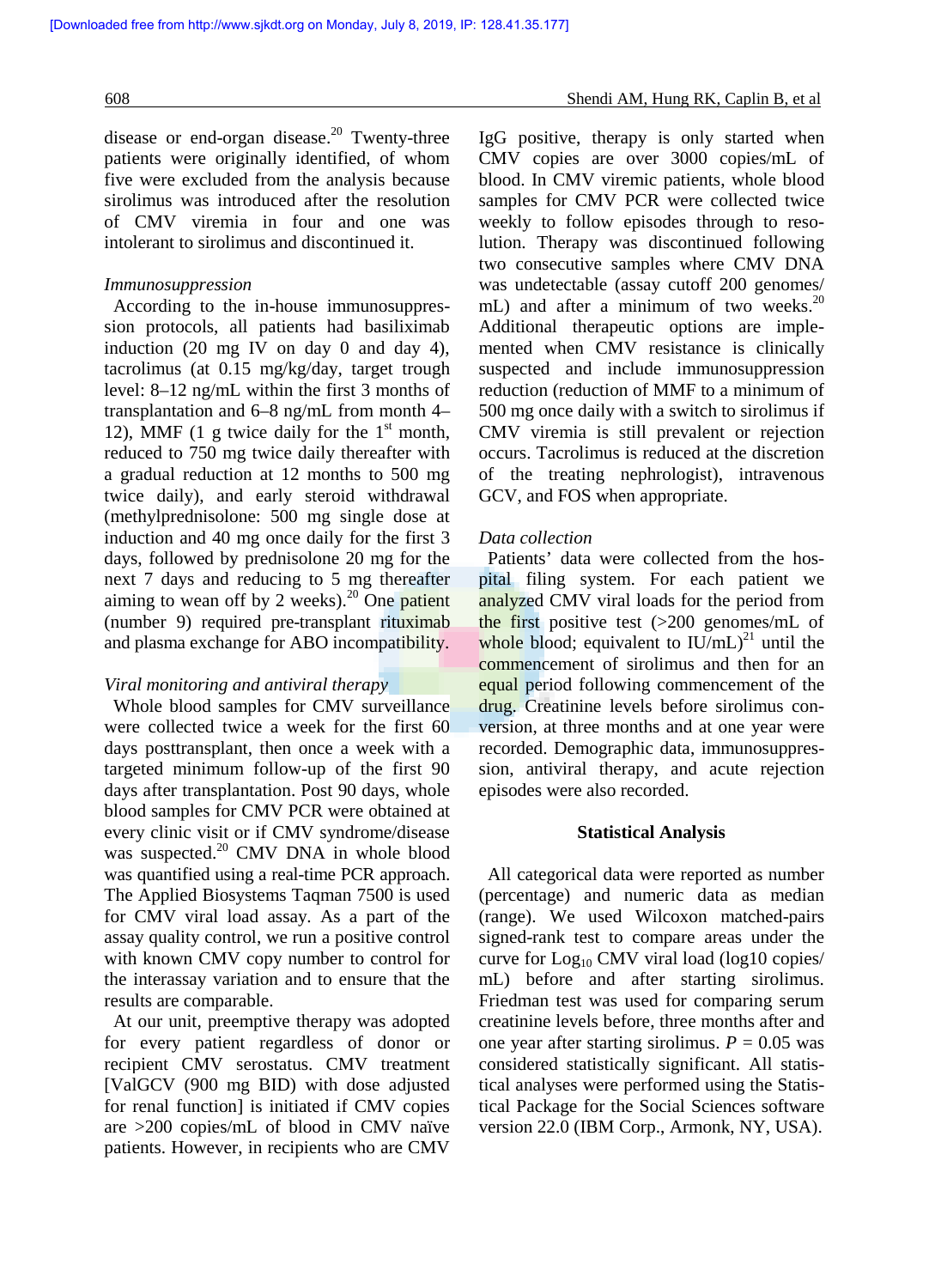#### **Results**

#### *Demographic data*

The study was conducted on 18 KTR. Thirteen were males (72%) and five were females (28%) with median age at transplantation of 53 years (range: 20–73). Seven patients received kidneys from live donors and 11 from deceased ones. Fourteen patients (77.8%) had primary CMV infection, whereas the remaining four (22.2%) had either CMV reactivation or reinfection. Patient characteristics are illustrated in Table 1.

### *Immunosuppression and CMV infection data*

 The first viremic episode occurred after a median transplantation period of 28 days (range: 10–54). The median time to starting sirolimus from transplantation was 114.5 days (range 67–204). In most patients, sirolimus was started where there is ongoing CMV viremia, defined as a persistent count of >200 copies/mL CMV copies in CMV naïve patient and >3000 copies/mL of CMV IgG positive patient despite appropriate interventions and regardless of the presence of CMV disease or EOD (15/18). However, in three patients, we started sirolimus with low viral load or imme diately after viremia resolution to avoid prolonged excessive immunosuppression reduction and as prophylaxis against CMV recurrence. Those patients had recurrent viremia while on sirolimus and thus were included in the analysis (patients 4, 5, 6). Sirolimus was used to replace MMF in all our patients, and in three of them, tacrolimus was discontinued as well (patients 1, 2, 3). The median tacrolimus trough levels were generally lower after than before starting sirolimus [8.9 (7.1–11.1) vs. 5.5 (0–7.9] ng/mL].

GCV resistance was tested in six patients. However, resistance mutations could be identified in three only (patients 6, 9, 15).

### *Impact of sirolimus conversion*

The area under the curve for  $Log<sub>10</sub>$  CMV viral load (log10 copies/mL) was significantly higher before than after the sirolimus switch (*z*  $= 2.417$ ,  $P = 0.0156$ , Wilcoxon matched-pairs

signed-rank test) (Figure 1).

Acute rejection occurred more commonly before starting sirolimus in the context of immunosuppression reduction (5 patients, 27.7%), while only two patients had rejection after sirolimus (11.1%). All patients received ValGCV before sirolimus conversion, and one had FOS, while after sirolimus, 14 patients received ValGCV, and three of them had FOS as well. The remaining four patients could be managed without receiving antiviral therapy after the sirolimus switch (patients 4, 8, 14, 16). The median number of days on anti-viral treatment was reduced after conversion to sirolimus (48 days, range 0–95) as compared to before conversion (68 days, range 21–146). Median serum creatinine before conversion to sirolimus was  $175.5 \mu$ mol/L (range 79–243), and showed no deterioration at three months after conversion at 148 µmol/L (range 69–271,  $P = 0.002$ ) and 162.5 µmol/L (range 69–287,  $P = 0.002$ ) at one year (Figure 2). The serious side effects of sirolimus observed in our cohort were pneumonitis in four patients, due to either infection or sirolimus, and mild neutro penia in two patients.

## **Discussion**

a.

CMV infection continues to represent a clinical challenge in a subset of SOT recipients. We describe a cohort of 18 patients with either prolonged or recurrent (3 or more) episodes of CMV viremia. All possible treatment options, although limited, were exhausted before intro ducing sirolimus; in particular, immunosup pression reduction was either not possible because of immunological risk or resulted in rejection and had to be reversed. Furthermore, hCMV from three patients developed drug resistance, severely limiting therapeutic options. Facing such difficult to manage CMV infections, the choice was between CMV disease and losing the transplant through rejection precipitated by excessive immunosuppression reduction, particularly in high immunological risk patients. As such, introducing sirolimus, with its potential anti-CMV effect was a reasonable therapeutic option.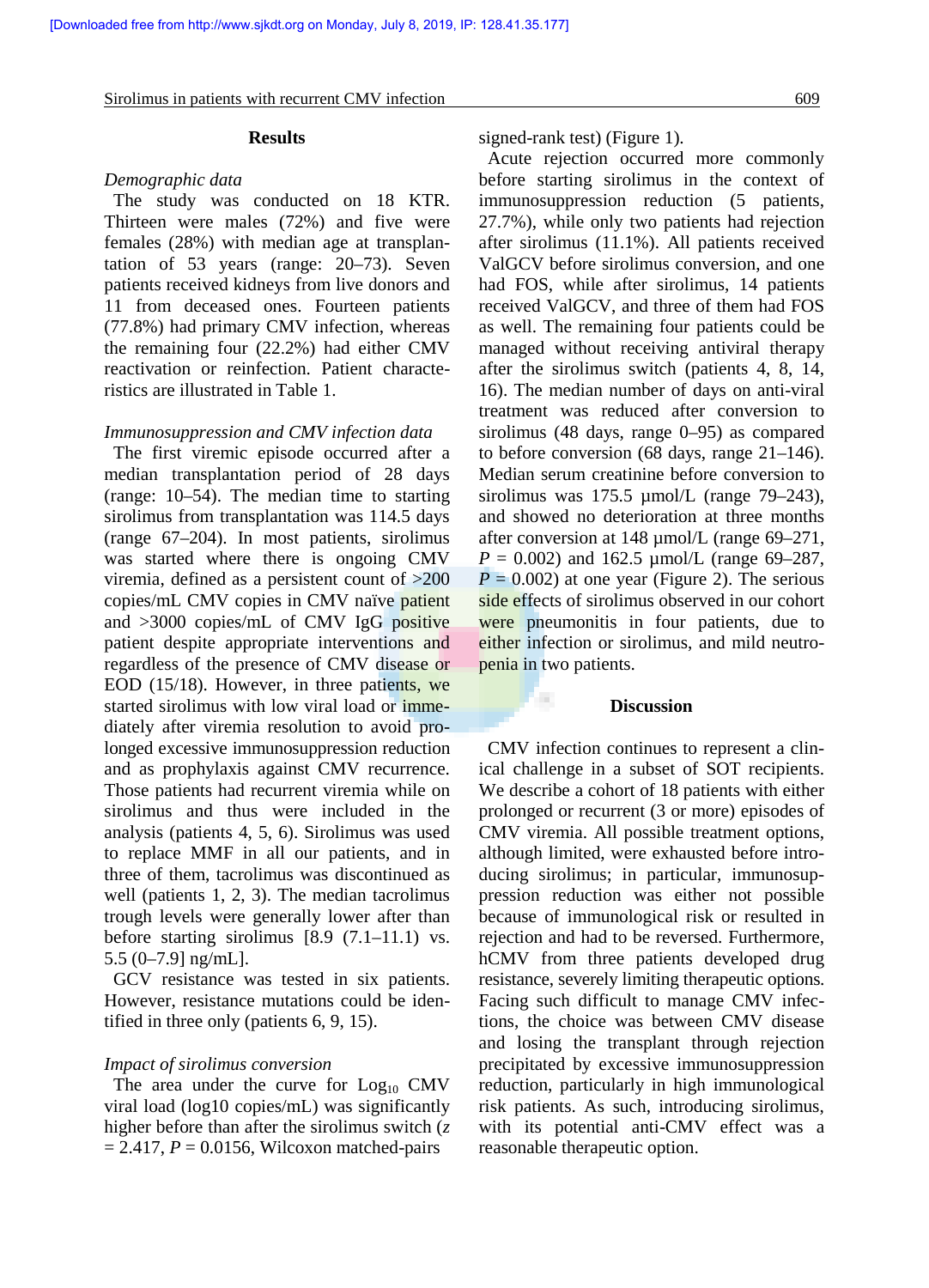| No.                             | Gender                          | Table 1. Clinical characteristics of the study population.<br><b>Primary renal</b><br>disease | Age at<br>Tx,<br>years | Type of<br><b>CMV</b><br>infection              | <b>Time to</b><br>1 <sup>st</sup><br>viremic<br>episode,<br>days | <b>Tx</b> period<br>before<br>Sirolimus.<br>days | Creatinine, µmol/L       |                       |                          | <b>Sirolimus</b><br>serious side<br>effects | Rejection     |                              | <b>Antiviral</b><br>therapy <sup>a</sup> , days |                 | Median<br>tacrolimus<br>trough levels<br>(C0, ng/mL) |                       |
|---------------------------------|---------------------------------|-----------------------------------------------------------------------------------------------|------------------------|-------------------------------------------------|------------------------------------------------------------------|--------------------------------------------------|--------------------------|-----------------------|--------------------------|---------------------------------------------|---------------|------------------------------|-------------------------------------------------|-----------------|------------------------------------------------------|-----------------------|
|                                 |                                 |                                                                                               |                        |                                                 |                                                                  |                                                  | <b>Before</b>            | 3 <sub>M</sub>        | 1Y                       |                                             | <b>Before</b> | After                        | <b>Before</b>                                   | After           | <b>Before</b>                                        | After <sup>c</sup>    |
|                                 | Male                            | Dysplasia                                                                                     | 72                     | Re                                              | 21                                                               | 112                                              | 189                      | 174                   | 189                      | Pneumonitis                                 |               | $+$                          | 103                                             | $24^b$          | 10.4                                                 | $\Omega$              |
| 2                               | Male                            | MN                                                                                            | 61                     | 1ry                                             | 22                                                               | 119                                              | 189                      | 174                   | 189                      | Protienuria<br>Pneumonitis                  |               |                              | 90                                              | 48              | 9.9                                                  | $\overline{0}$        |
| 3                               | Male                            | Traumatic renal<br>loss                                                                       | 65                     | 1ry                                             | 41                                                               | 107                                              | 155                      | 144                   | 154                      |                                             |               |                              | 88                                              | 62 <sup>b</sup> | 7.1                                                  | $\Omega$              |
| $\overline{4}$                  | Female                          | Unknown                                                                                       | 73                     | Re                                              | 11                                                               | 98                                               | 87                       | 131                   | 165                      | Pneumonitis                                 |               | $+$                          | 55                                              | $\theta$        | 7.9                                                  | 7.9                   |
| 5                               | Female                          | Interstitial<br>nephritis                                                                     | 56                     | 1ry                                             | 35                                                               | 87                                               | 79                       | 69                    | 69                       |                                             | $+$           |                              | 55                                              | 48              | 7.7                                                  | 7.9                   |
| 6                               | Male                            | Dysplasia/<br>hypoplasia                                                                      | 20                     | 1ry                                             | 38                                                               | 77                                               | 174                      | 130                   | 131                      |                                             |               |                              | 67                                              | 47              | 8.7                                                  | 4.2                   |
| $\tau$                          | Male                            | Renal dysplasia<br>with reflux                                                                | 28                     | 1ry                                             | 22                                                               | 165                                              | 119                      | 111                   | 120                      |                                             |               |                              | 109                                             | 79              | 7.1                                                  | 3.5                   |
| 8                               | Male                            | Pyelonephritis<br>(congenital<br>obstructive<br>nephropathy)                                  | 27                     | 1ry                                             | 54                                                               | 199                                              | 192                      | 187                   | 217                      |                                             | $+$           |                              | 146 <sup>b</sup>                                | $\overline{0}$  | 7.5                                                  | 4.1                   |
| 9                               | Male                            | <b>ADPKD</b>                                                                                  | 39                     | 1ry                                             | 41                                                               | 94                                               | 126                      | 121                   | 123                      | Pneumonitis                                 |               |                              | 69                                              | $\overline{72}$ | 11.1                                                 | 4.7                   |
| $10\,$                          | Male                            | Dysplasia                                                                                     | 23                     | 1ry                                             | 46                                                               | 204                                              | 196                      | 238                   | 224                      |                                             | $+$           |                              | 94                                              | 16              | 9.0                                                  | $\overline{4}$        |
| 11                              | Female                          | DN                                                                                            | 51                     | 1ry                                             | 34                                                               | 117                                              | 206                      | 271                   | 287                      |                                             | $+$           |                              | 55                                              | 68              | 8.9                                                  | 6.6                   |
| 12                              | Female                          | MN and<br>hypertensive<br>renovascular<br>disease                                             | 49                     | 1ry                                             | 17                                                               | 122                                              | 231                      | 217                   | 248                      | Neutropenia<br>and<br>thrombo-<br>cytopenia |               |                              | 56                                              | 95              | 86                                                   | 6.1                   |
| 13                              | Male                            | <b>ADPKD</b>                                                                                  | 33                     | 1ry                                             | 28                                                               | 67                                               | 153                      | 141                   | 146                      |                                             |               |                              | 21                                              | 73              | 9.2                                                  | 4.6                   |
| 14                              | Female                          | <b>SLE</b>                                                                                    | 56                     | Re                                              | 10                                                               | 150                                              | 199                      | 162                   | 160                      |                                             | $+$           |                              | 49                                              | $\overline{0}$  | 8.4                                                  | 6.6                   |
| 15                              | Male                            | IgAN                                                                                          | 51                     | 1ry                                             | 32                                                               | 182                                              | 123                      | 107                   | 103                      |                                             |               |                              | 94                                              | 8               | 9.8                                                  | 6                     |
| 16                              | Female                          | Renal TB                                                                                      | $\overline{55}$        | Re                                              | $\overline{27}$                                                  | 170                                              | 137                      | 97                    | $\overline{121}$         |                                             |               |                              | 52                                              | $\mathbf{0}$    | 8.9                                                  | 5.5                   |
| 17                              | Male                            | <b>APKD</b>                                                                                   | 63                     | 1ry                                             | $\overline{25}$                                                  | 102                                              | 243                      | 235                   | 243                      | Neutropenia                                 |               |                              | $\overline{52}$                                 | 68              | 10.5                                                 | 6.2                   |
| 18                              | Male                            | Obstructive<br>uropathy                                                                       | 65                     | 1ry                                             | 17                                                               | 80                                               | 177                      | 152                   | 177                      |                                             |               |                              | 70                                              | $67^{\rm b}$    | 9.0                                                  | 4.5                   |
| overall<br>charac-<br>teristics | M: 13<br>(72%)<br>F: 5<br>(28%) |                                                                                               | 53<br>$(20 -$<br>73)   | 14<br>1ry:<br>$(77.8\%)$<br>Re: 4<br>$(22.2\%)$ | 28<br>$(10-54)$                                                  | 114.5<br>$(67 - 204)$                            | 175.5<br>$(79 -$<br>243) | 148<br>$(69 -$<br>271 | 162.5<br>$(69 -$<br>287) |                                             | 5<br>(27.7%)  | $\overline{2}$<br>$(11.1\%)$ | 68<br>$(21 -$<br>146)                           | 48<br>$(0-95)$  | 8.9<br>$(7.1 -$<br>11.1)                             | 5.5<br>$(0 -$<br>7.9) |

Table 1. Clinical characteristics of the study population.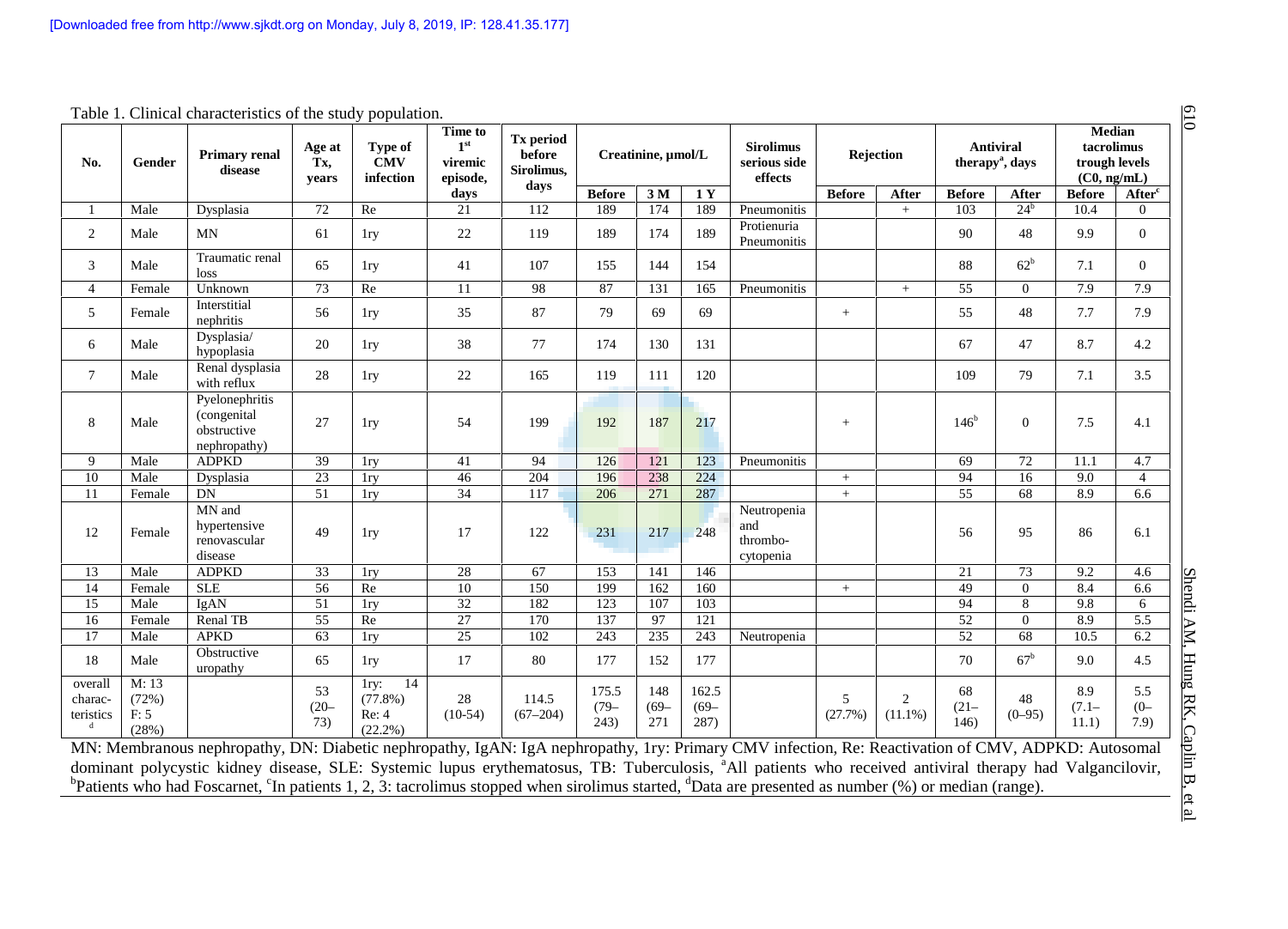



Gray: CMV; Blue: Sirolimus; Red: Tacrolimus.

Although there are theoretical advantages to mTORi compared to standard immunosup pression in patients with CMV viremia and circumstantial evidence of clinical benefit (reduced incidence) following *de novo* use, evidence of benefit is controversial following late conversion. The CONCEPT<sup>22</sup> and  $ZEUS<sup>23</sup>$ studies recorded no significant difference in CMV incidence in those converted late to mTORi compared to conventional treatment. However, all CMV-negative recipients who received a kidney from a CMV-positive donor

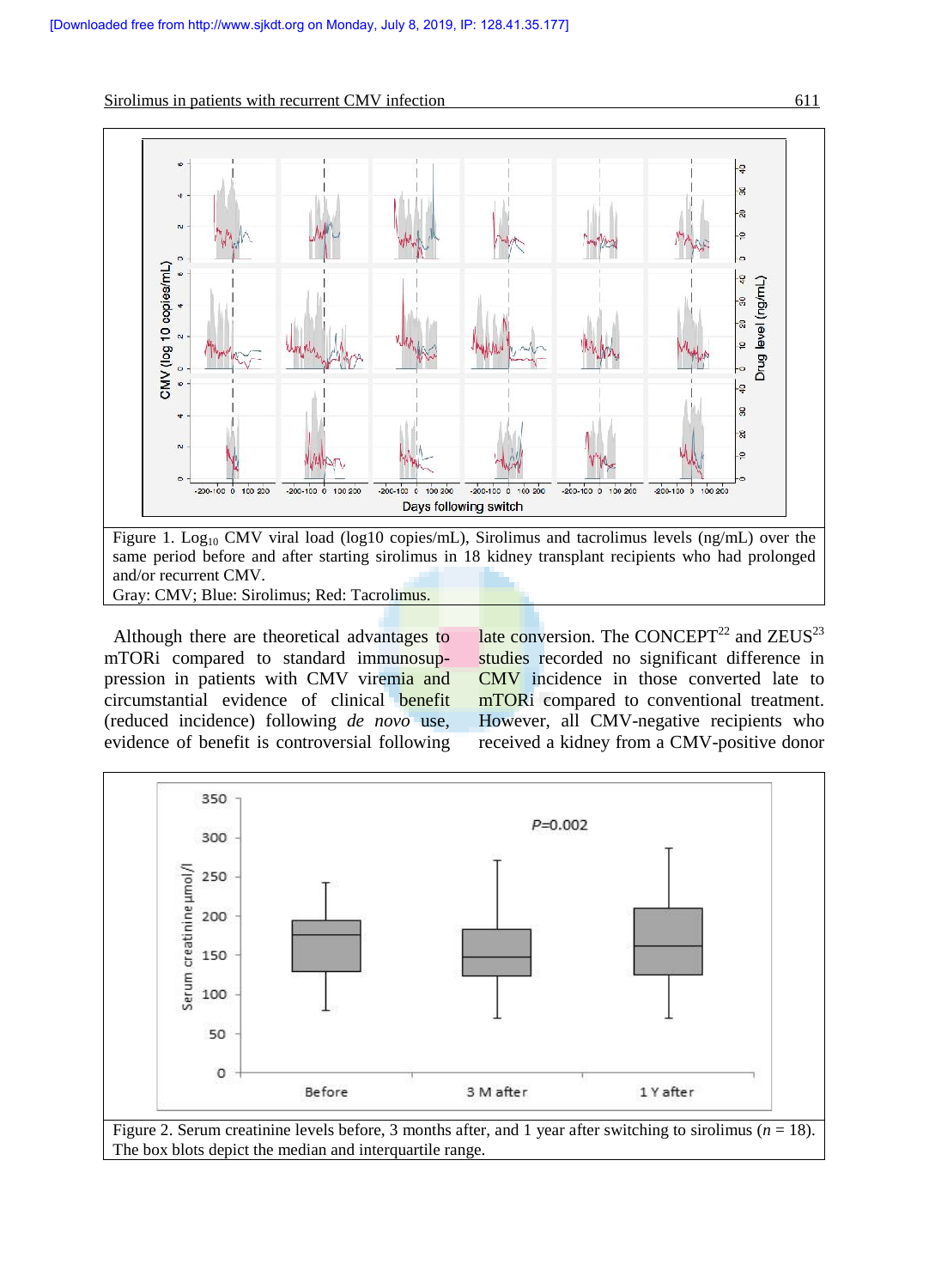in the CONCEPT trial received prophylaxis for CMV infection for a minimum of 12 weeks. This is different from the study group while the use of pre-emptive therapy is not mentioned in the methodology of the ZEUS study. In the SMART study<sup>9,24</sup> however, there was a very significant benefit of mTOR inhibition 7.3% versus  $28.2\%$  ( $P = 0.0016$ ), but conversion was early. What is not clear from the literature is whether converting to an mTORi late and in the setting of unresponsive CMV would be beneficial.

In our retrospective study, the total burden of CMV viremia following conversion to sirolimus was significantly lower than observed before. While most of the patients got further viremia the requirement and duration for antiviral therapy postconversion was less. It is possible that resolution of CMV viremia occurred naturally as a result of emerging immunity and it is not possible to exclude this in our study; however, this seems unlikely as all patients converted had prolonged and recurrent CMV up until the point of conversion.

Conversion to sirolimus might also represent a reduction in immunosuppression.<sup>7,10,25</sup> However, the majority of the patients remained on a CNI (tacrolimus) (15/18) and there was no evidence for an increase in rejection episodes following switch suggesting the antiviral effect of mTORi is not at the expense of increased immunological risk. CMV is cited as a risk factor for acute rejection<sup>26,27</sup> and it is possible that the reduction in CMV infection post conversion mitigates against this. The absence of increased rejection rates was reflected in preserved kidney function in short-term follow-up over the year after sirolimus, though it might be argued that glomerular filtration rate is expected to improve with reducing CNIs and continuous recovery of tubular injury in the posttransplant period.

The evidence for switching to mTORi as a line of therapy for patients with proven or suspected CMV resistance is limited to one case series $19$  which also involved concomitant immunosuppression reduction, and few case studies. $28-30$  In all, as well as in our study, this

strategy has been considered as salvage therapy for CMV infection when other mea sures such as immunosuppression reduction, high-dose intravenous GCV, and FOS have been either exhausted or not possible. How ever, our study represents the largest number of patient series that has been reported in this specific context to date, who mostly are of high immunological risk, and the majority of whom remained on a potent CNI (tacrolimus).

Our study has some limitations including its retrospective nature and the small cohort size. The follow up period on sirolimus was limited to be the same as the period from the first viremic episode to starting sirolimus, thus late CMV recurrence could be missed from the analysis. Indeed, selection bias would have compounded the overall observed effect as it is not a true representation of all patients who suffer from CMV viremia. The improvement of CMV viremia cannot be fully attributed to the use of sirolimus alone. It is not possible to be certain that control of CMV viremia was not part of emerging immunity or an overall reduction in immunosuppression with the introduction of sirolimus. However, our study shows that the introduction of sirolimus facilitated the management of recurrent and resistant CMV in patients with moderate immunological risk despite the occasional side effects which may limit its use in some patients.

Overall, this represents our center's experience in managing difficult cases with CMV infection. It is likely that introduction of sirolimus permitted native immunity to control recurrent CMV viremia without an excess of rejection in a population of KTR who are of moderate-to-high immunological risk. Further multicenter studies are required to prove the therapeutic utility of mTORi as substitutive immunosuppression in patients with recurrent and/or prolonged CMV infections.

## **Conclusions**

Patients with recurrent CMV viremia who are high immunological risk patients or those with anti-viral resistance risk life-threatening infec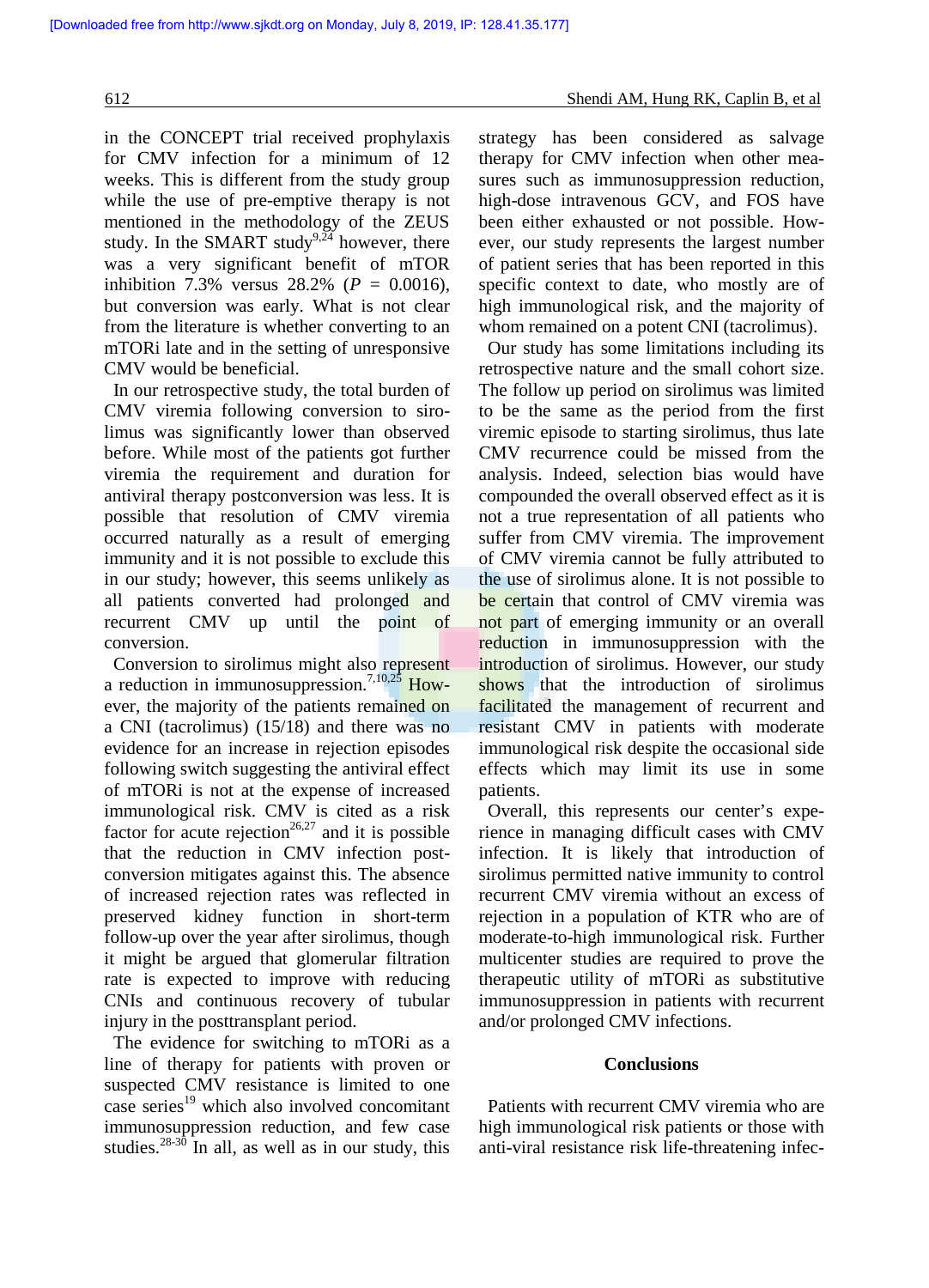Sirolimus in patients with recurrent CMV infection 613

tion or sacrifice of the transplant and as such represent a challenging clinical problem. In our experience, the use of an mTORi often alongside a calcineurine inhibitor (tacrolimus in the current study), and after discontinuation of MMF is a useful strategy in treating recurrent CMV viremia without provoking rejection.

## **Source(s) of Support**

 Dr. Ali M. Shendi was funded by an International Society of Nephrology/UK Renal Association fellowship.

#### **References**

- 1. Giakoustidis D, Antoniadis A, Fouzas I, et al. Prevalence and clinical impact of cytomegalo virus infection and disease in renal trans plantation: Ten years of experience in a single center. Transplant Proc 2012;44:2715-7.
- 2. Härter G, Michel D. Antiviral treatment of cytomegalovirus infection: An update. Expert Opin Pharmacother 2012;13:623-7.
- 3. Schreiber A, Härter G, Schubert A, Bunjes D, Mertens T, Michel D. Antiviral treatment of cytomegalovirus infection and resistant strains. Expert Opin Pharmacother 2009;10:191-209.
- 4. Beam E, Dioverti V, Razonable RR. Emerging cytomegalovirus management strategies after solid organ transplantation: Challenges and opportunities. Curr Infect Dis Rep 2014;16: 419.
- 5. Nashan B, Gaston R, Emery V, et al. Review of cytomegalovirus infection findings with mammalian target of rapamycin inhibitor based immunosuppressive therapy in de novo renal transplant recipients. Transplantation 2012;93:1075-85.
- 6. Clippinger AJ, Maguire TG, Alwine JC. The changing role of mTOR kinase in the maintenance of protein synthesis during human cytomegalovirus infection. J Virol 2011;85: 3930-9.
- 7. San Juan R, Aguado JM, Lumbreras C, et al. Impact of current transplantation management on the development of cytomegalovirus disease after renal transplantation. Clin Infect Dis 2008;47:875-82.
- 8. Fortun J, Martin-Davila P, Pascual J, et al. Immunosuppressive therapy and infection after

kidney transplantation. Transpl Infect Dis 2010;12:397-405.

- 9. Guba M, Pratschke J, Hugo C, et al. Renal function, efficacy, and safety of sirolimus and mycophenolate mofetil after short-term calcineurin inhibitor-based quadruple therapy in de novo renal transplant patients: One-year analysis of a randomized multicenter trial. Transplantation 2010;90:175-83.
- 10. Su L, Tam N, Deng R, et al. Everolimus-based calcineurin-inhibitor sparing regimens for kidney transplant recipients: A systematic review and meta-analysis. Int Urol Nephrol 2014;46:2035-44.
- 11. Tedesco-Silva H, Felipe C, Ferreira A, et al. Reduced incidence of cytomegalovirus infection in kidney transplant recipients receiving everolimus and reduced tacrolimus doses. Am J Transplant 2015;15:2655-64.
- 12. Van Gurp E, Bustamante J, Franco A, et al. Comparable renal function at 6 months with tacrolimus combined with fixed-dose sirolimus or MMF: Results of a randomized multicenter trial in renal transplantation. J Transplant 2010;2010. pii: 731426.
- 13. Brennan DC, Legendre C, Patel D, et al. Cytomegalovirus incidence between everolimus versus mycophenolate in *de novo* renal transplants: Pooled analysis of three clinical trials. Am J Transplant 2011;11:2453- 62.
- 14. Almeida CC, Silveira MR, de Araújo VE, et al. Safety of immunosuppressive drugs used as maintenance therapy in kidney transplantation: A systematic review and meta-analysis. Pharmaceuticals (Basel) 2013;6:1170-94.
- 15. Büchler M, Caillard S, Barbier S, et al. Sirolimus versus cyclosporine in kidney reci pients receiving thymoglobulin, mycophenolate mofetil and a 6-month course of steroids. Am J Transplant 2007;7:2522-31.
- 16. Webster AC, Lee VW, Chapman JR, Craig JC. Target of rapamycin inhibitors (sirolimus and everolimus) for primary immunosuppression of kidney transplant recipients: A systematic review and meta-analysis of randomized trials. Transplantation 2006;81:1234-48.
- 17. Ozaki KS, Câmara NO, Galante NZ, Camargo LF, Pacheco-Silva A. Decreased cytomegalo virus infection after antilymphocyte therapy in sirolimus-treated renal transplant patients. Int Immunopharmacol 2005;5:103-6.
- 18. Haririan A, Morawski K, West MS, et al. Sirolimus exposure during the early post-